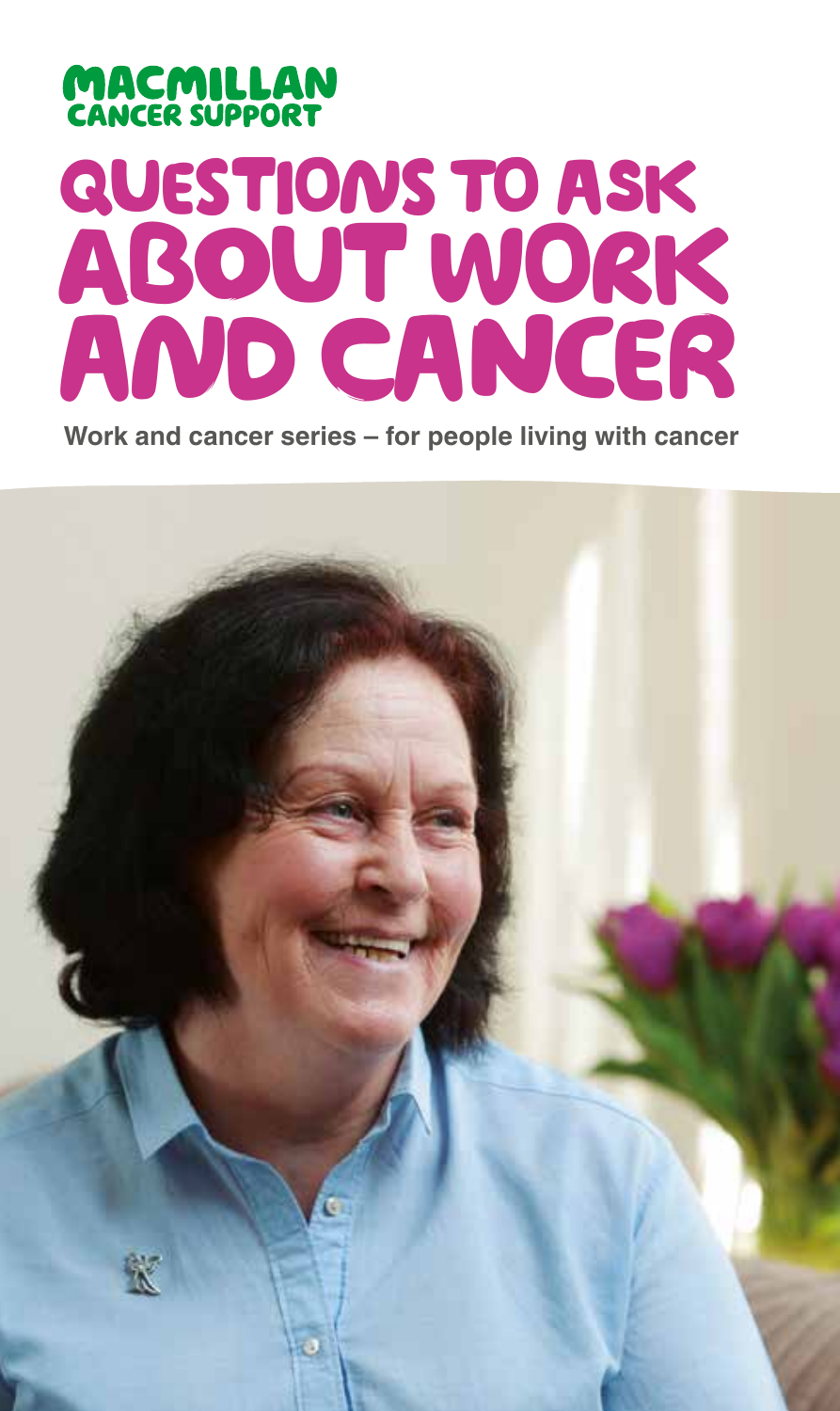**If I hadn't seen the Macmillan leaflet, I wouldn't have known support was available. Tracey (Macmillan welfare rights officer) helped me fill in the forms.** 

**Maureen, diagnosed with ovarian cancer**

**1** 

## The Macmillan work and cancer series

Macmillan produces a range of information about work and cancer.

## For people living with cancer:

- Work and cancer
- Questions to ask about work and cancer

## For employers:

- 10 top tips for line managers
- Managing cancer in the workplace

## For people caring for someone with cancer:

- Working while caring for someone with cancer
- Questions for carers to ask about work and cancer

## For self-employed people with cancer:

• Self-employment and cancer

## More information:

• Your rights at work when you are affected by cancer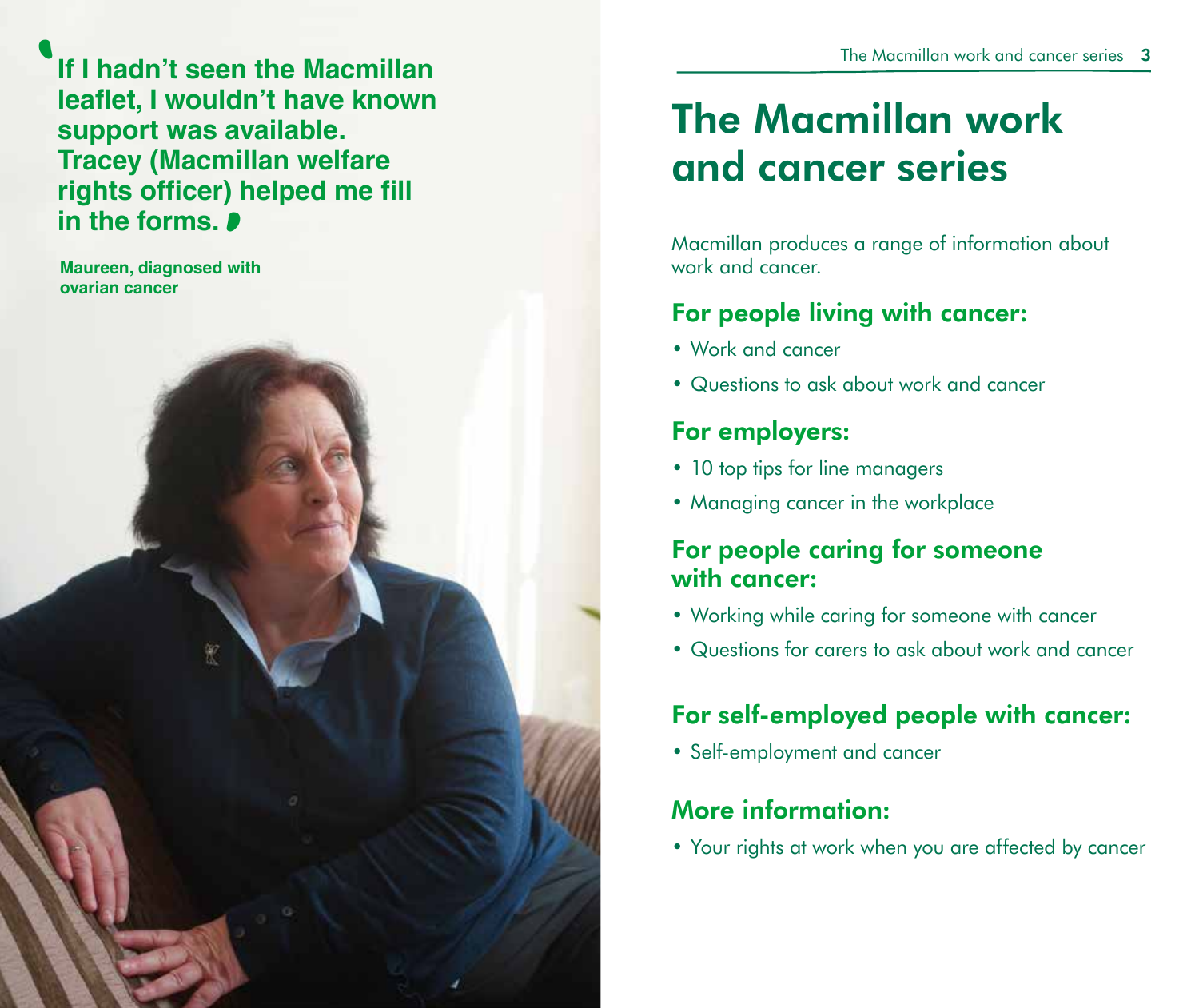## About this leaflet

This leaflet has questions you may need to ask about work issues if you are affected by cancer. It can help you find the information you need at every stage.

We hope this leaflet makes you feel more confident about dealing with any workplace issues you might have. Some of the questions in it may not be relevant to you. You do not have to read it from start to finish. You can use it to focus on the questions that apply to your situation.

We have split the questions into four sections:

- initial work issues and time off work
- preparing to go back to work
- going back to work
- if you decide not to go back to work.

If you are self-employed, our booklet Self-employment and cancer has more information about dealing with work issues relevant to you (see page 22).

### How to use this leaflet

The questions you need to ask and when you ask them will depend on your situation. You may need to ask some questions earlier or later than suggested in this leaflet. You can decide what works for you.

The questions in each section are split into three areas:

- health
- money
- work.

Next to each question, there is a list of the people or places you can go to for answers.

A large tick shows a service or person who is most likely to be able to answer your question.

 $\diagup$  A small tick shows a service or person who may also be able to help.

You might want to write down what questions you need to ask, and what you find out.

### **Quotes**

In this leaflet, we have included quotes from Maureen, who is on the cover. To share your experience, visit macmillan.org.uk/shareyourstory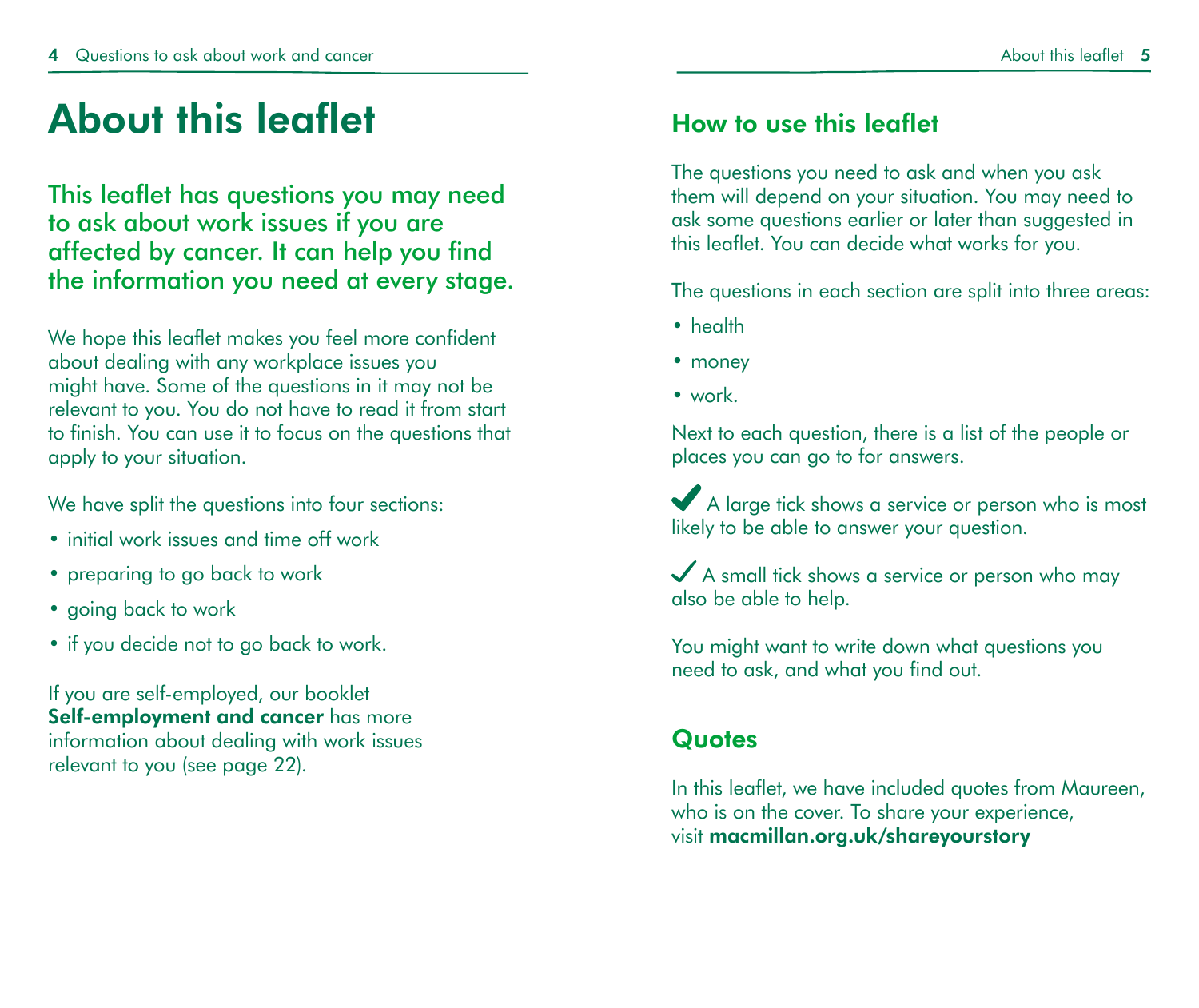### Services we mention

There are a lot of services that may be able to help answer your questions. These are the services we mention in this leaflet:

- Oncology team this is your cancer team at the hospital. It may include oncologists, radiologists and cancer nurses. In some services, it may also include a social worker.
- GP service this is your doctor's surgery.
- Occupational health professionals these may include workplace health and safety advisers, nurses, physiotherapists, counsellors, and GPs. They may not be available at every workplace. Your work may offer an external occupational health service. You can find out more from your employer or HR manager.
- Line manager this is your manager at work.
- HR manager this is someone in the human resources or recruitment team at your work.
- Advisory services these are organisations that offer guidance, including help resolving work disputes (see pages 24 to 27).
- Charities and support groups these may include a Macmillan work support adviser (see page 23), other cancer support charities (see pages 24 to 27), local support groups and online forums.
- Unions these are trade or labour unions that you may be a member of.

## **Contents**

| Questions about initial work issues and time |  |
|----------------------------------------------|--|
| off work                                     |  |
|                                              |  |

- Questions about preparing to go back to work **12** Questions about going back to work **16** Questions if you do not go back to work **20** Further information and support **22**
- Other useful organisations **24**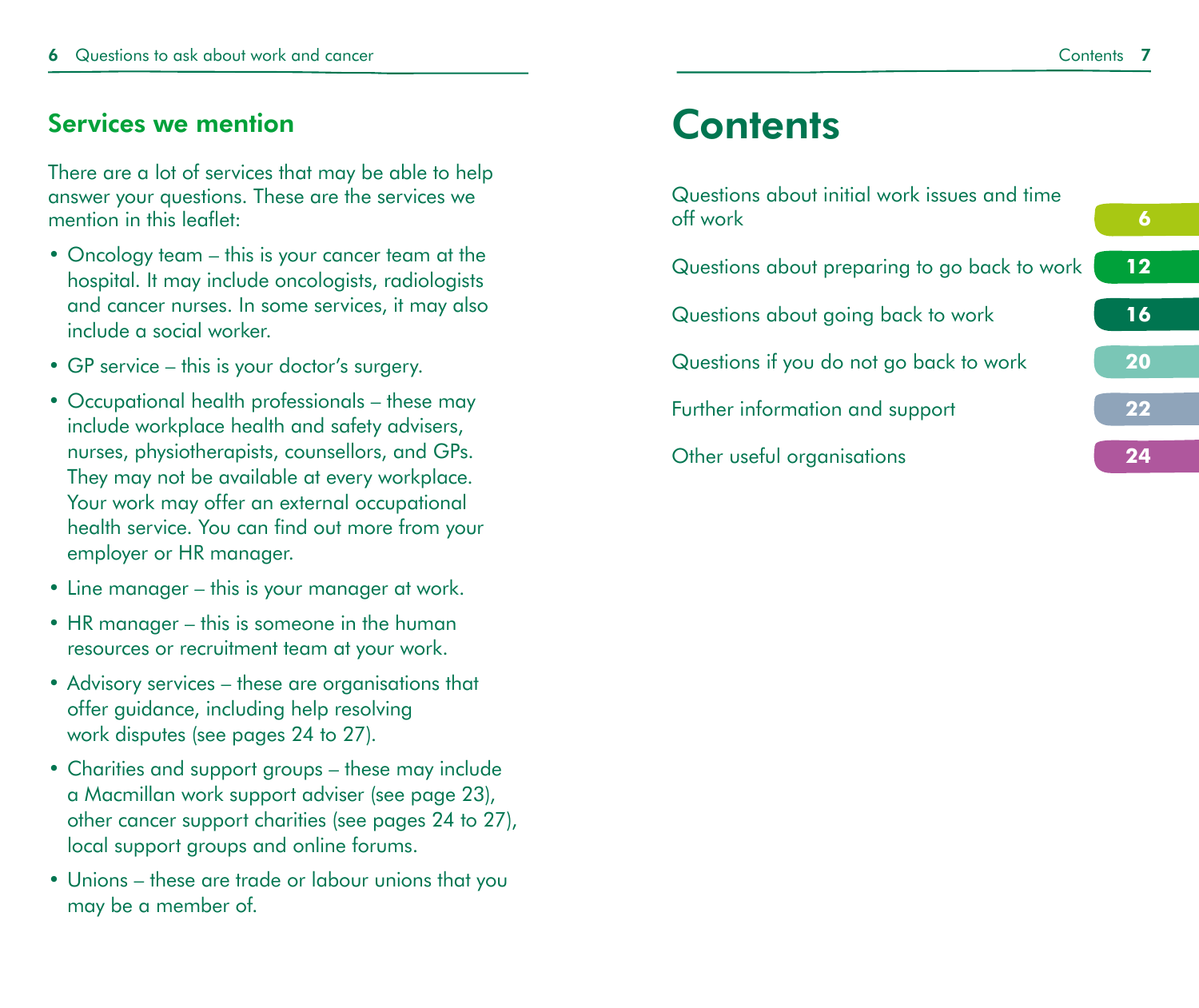## Questions about initial work issues and time off work

These may be the first questions you have about work after being diagnosed. They include questions about taking time off work.

'I got sick pay for the contracted two days a week I was working at the time.'

Maureen

| taking time off work.<br><b>Health</b>                                                                                                                                                          | Oncol |   |  |  | nion |
|-------------------------------------------------------------------------------------------------------------------------------------------------------------------------------------------------|-------|---|--|--|------|
|                                                                                                                                                                                                 |       | O |  |  |      |
| How much time will I need to take off work for treatment?                                                                                                                                       |       |   |  |  |      |
| When will each stage of my treatment happen? Will there be breaks<br>between treatments?                                                                                                        |       |   |  |  |      |
| What is a Statement of Fitness for Work, or fit note? How do I get one?                                                                                                                         |       |   |  |  |      |
| Are there any possible treatment side effects that could cause me<br>problems with work? When might these side effects happen<br>and how long could they last?                                  |       |   |  |  |      |
| Which support services are available to me? For example, can I have<br>counselling, occupational therapy or vocational rehabilitation,<br>or get support from an employee assistance programme? |       |   |  |  |      |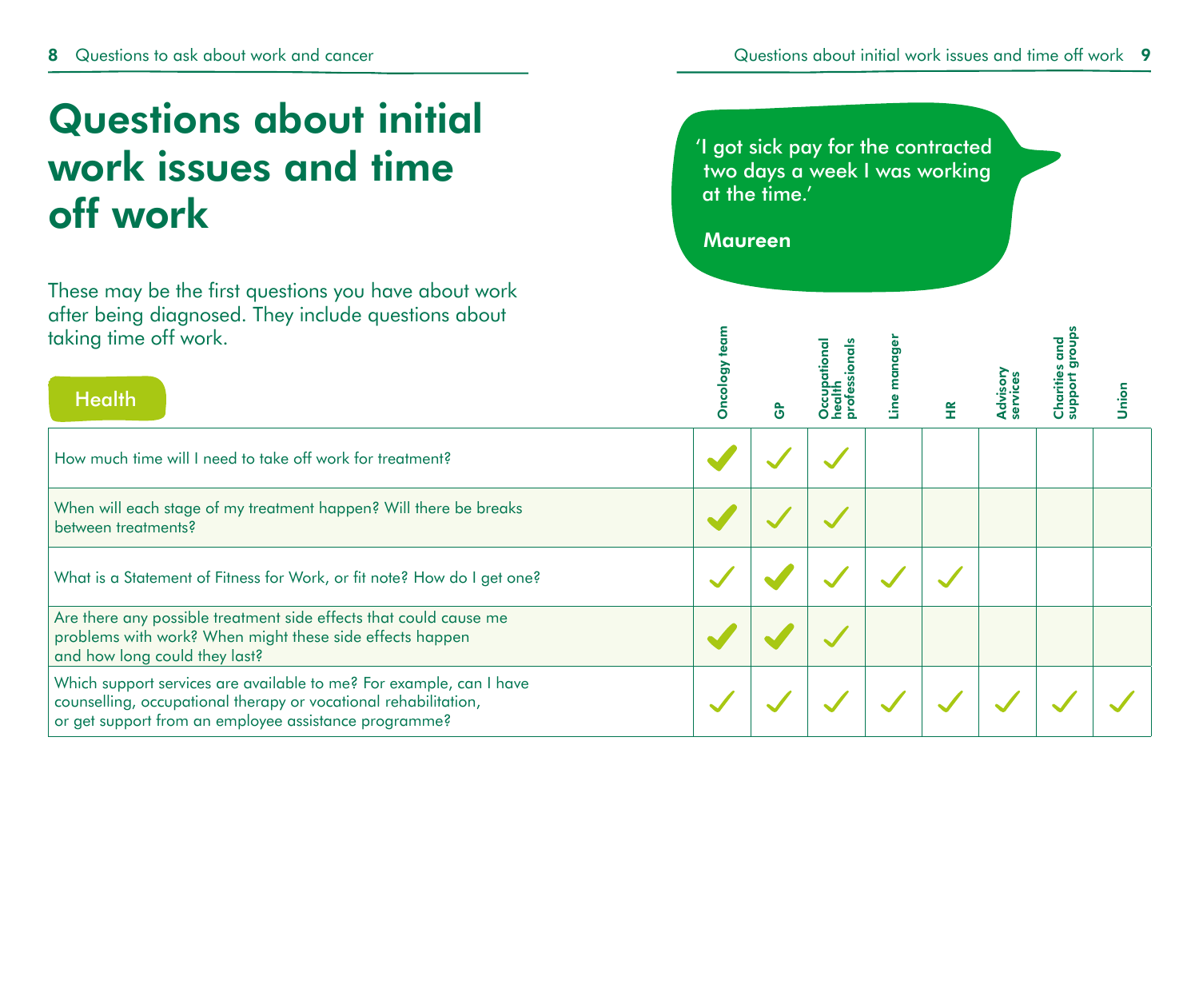| <b>Money</b>                                                                                                                                                                                          | Oncolog<br>team |  |  |  |  |
|-------------------------------------------------------------------------------------------------------------------------------------------------------------------------------------------------------|-----------------|--|--|--|--|
| If I cannot work, what Statutory Sick Pay or company sick pay<br>might I be able to get?                                                                                                              |                 |  |  |  |  |
| Are there any benefits that I might be able to get? For example,<br>could I apply for Employment and Support Allowance, Universal Credit,<br>or Personal Independence Payment. How do I get benefits? |                 |  |  |  |  |
| If I cannot work, will the benefits I get at the moment be affected?                                                                                                                                  |                 |  |  |  |  |
| How long can I claim benefits for?                                                                                                                                                                    |                 |  |  |  |  |
| If I cannot work, which insurance and payment protection policies<br>can I use?                                                                                                                       |                 |  |  |  |  |
| If I am off work for a long time, could this affect my life insurance<br>cover? For example, would it affect my death in service benefit?                                                             |                 |  |  |  |  |

'A Macmillan welfare rights officer talked me through everything I was entitled to. They also helped me fill out the forms, and made sure I was financially stable so I could concentrate on getting better.'

**Maureen**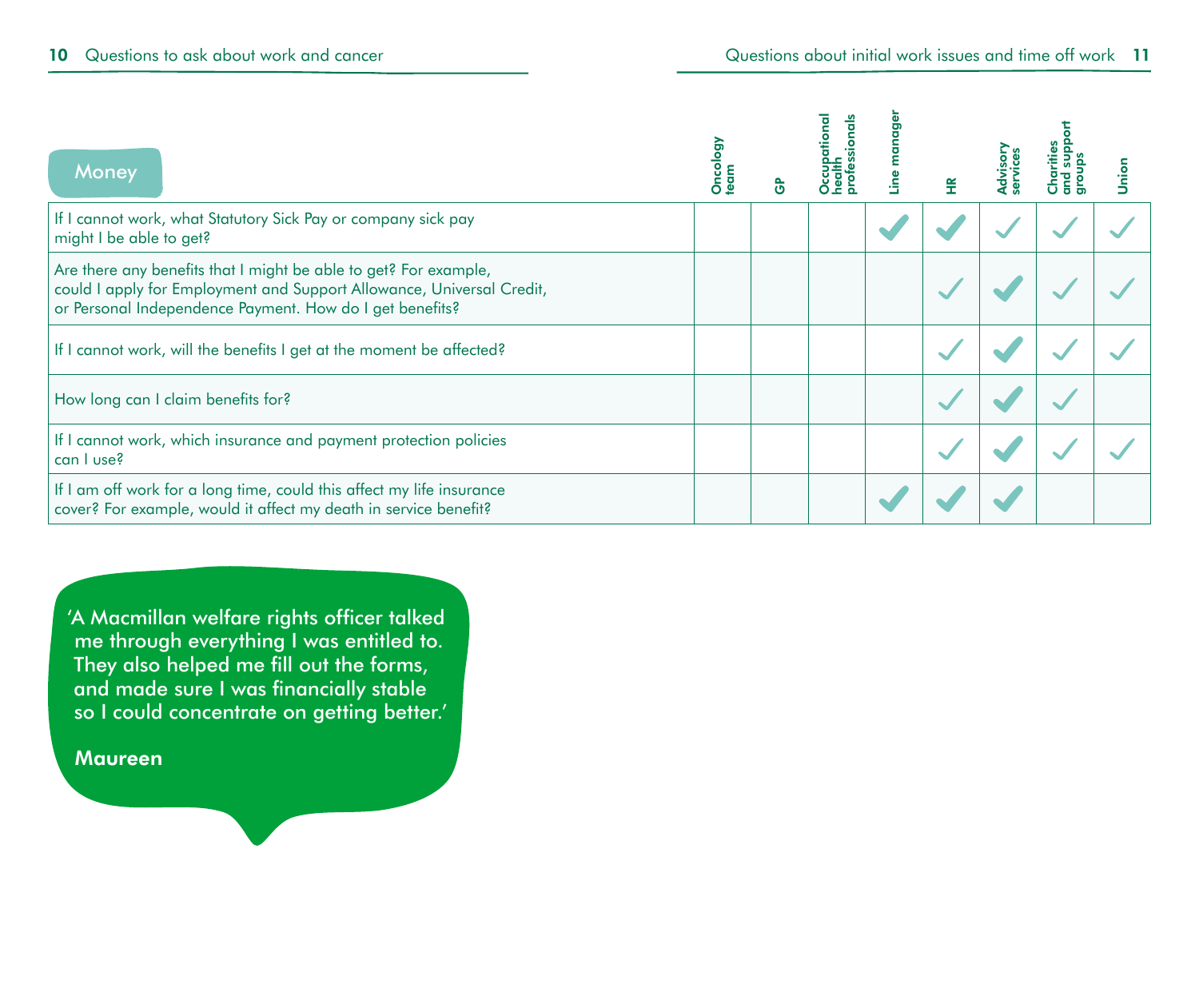| <b>Work</b>                                                                                                                                                                                                                           | Oncology<br>team | $\overline{1}$ |  | ¥ |  | Union |
|---------------------------------------------------------------------------------------------------------------------------------------------------------------------------------------------------------------------------------------|------------------|----------------|--|---|--|-------|
| What policies does my employer have that apply to my situation?<br>Where do I find information about them? For example, are there<br>policies about absence management, occupational health, sick pay<br>or employer pension schemes? |                  |                |  |   |  |       |
| Should I take sick leave or use annual leave for treatment<br>or appointments?                                                                                                                                                        |                  |                |  |   |  |       |
| When can my sick pay be confirmed?                                                                                                                                                                                                    |                  |                |  |   |  |       |
| If I take time off work, what do I need to do to make sure my<br>job is secure?                                                                                                                                                       |                  |                |  |   |  |       |
| If I cannot go back to work, can I take ill health retirement?                                                                                                                                                                        |                  |                |  |   |  |       |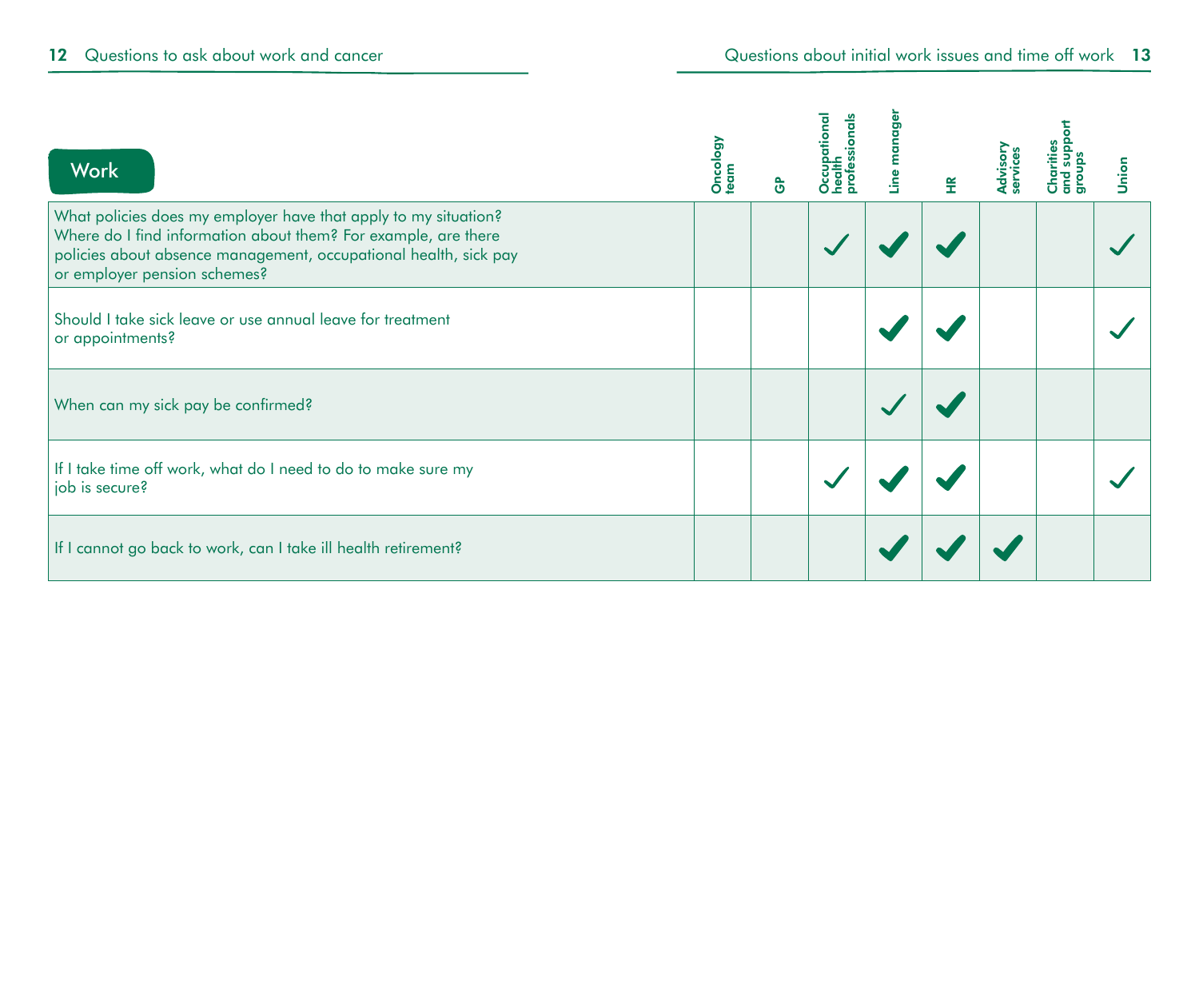## Questions about preparing to go back to work

These questions are about preparing to go back to work after some time off. You might still be having treatment, or you might have finished your treatment.

| work after some fime off. You might still be having<br>treatment, or you might have finished your treatment.<br><b>Health</b>                                                                             | Oncolog |  | ¥ |  | <b>Union</b> |
|-----------------------------------------------------------------------------------------------------------------------------------------------------------------------------------------------------------|---------|--|---|--|--------------|
| Are there any possible treatment side effects that could cause me<br>problems with work? When might these side effects happen and<br>how long could they last?                                            |         |  |   |  |              |
| How might treatment affect my ability to do physical tasks at work?<br>For example, will I be able to drive, climb ladders, work shifts,<br>carry heavy objects, work with children or work in a kitchen? |         |  |   |  |              |
| How might treatment affect my ability to do mental tasks at work?<br>For example, will I be able to concentrate for long periods, work quickly,<br>multi-task, learn new things or memorise information?  |         |  |   |  |              |
| What could I do to manage any problems I have at work with mental<br>tasks? For example, what could help with difficulty concentrating?                                                                   |         |  |   |  |              |
| What could help me cope with fatigue at work?                                                                                                                                                             |         |  |   |  |              |
| Where can I get help if I am worried or anxious about going back<br>to work?                                                                                                                              |         |  |   |  |              |

#### **Money**

| If I go back to work or my work situation changes, what impact will<br>that have on my pay and benefits? For example, how would working |  |  |  |  |
|-----------------------------------------------------------------------------------------------------------------------------------------|--|--|--|--|
| fewer hours or doing different tasks affect them?                                                                                       |  |  |  |  |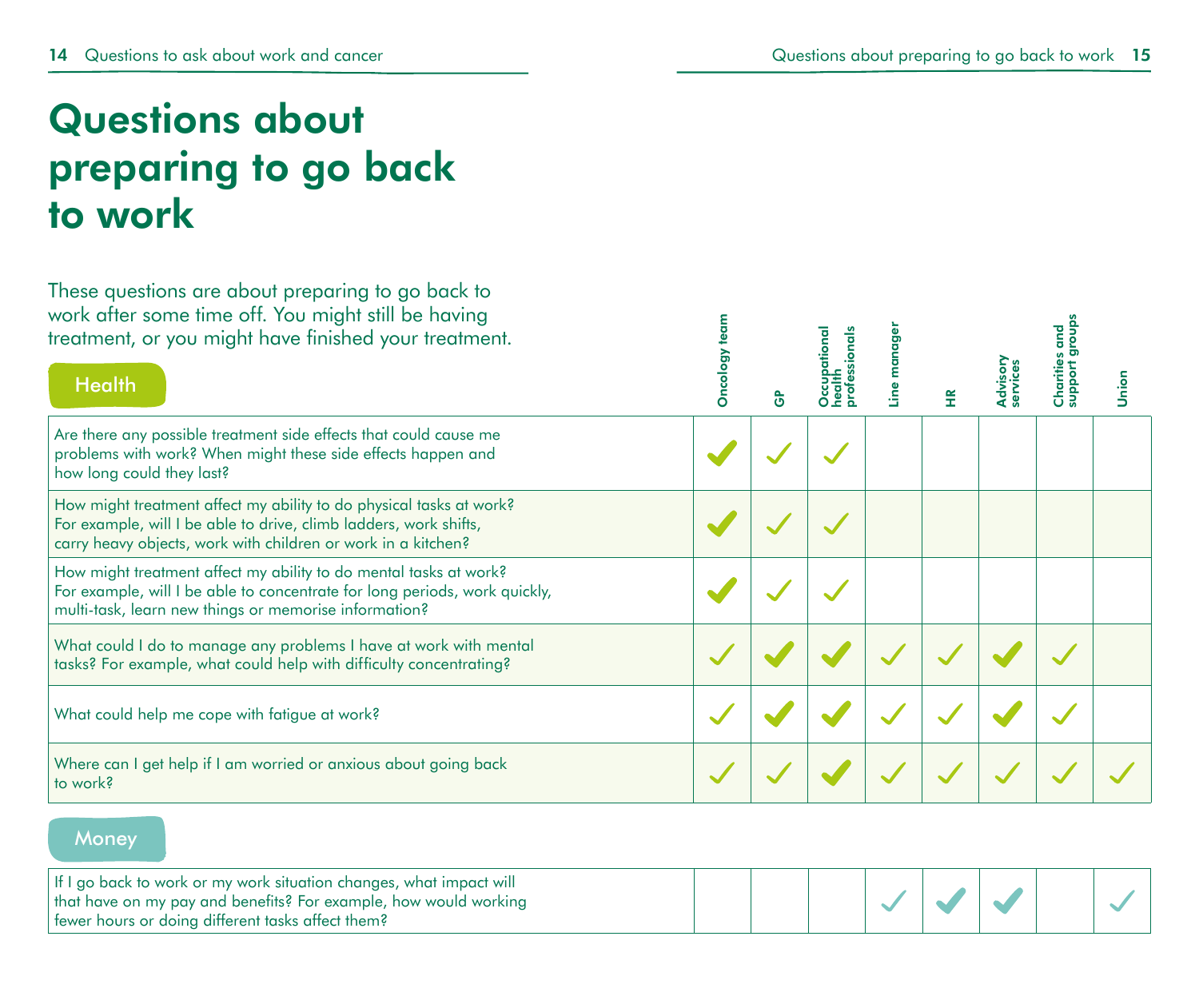|                                                                                                                                                                                                                    | Oncology team |      | professionals<br>Occupational<br>health | manage |   |                             | groups<br>Charities and<br>support group |       |
|--------------------------------------------------------------------------------------------------------------------------------------------------------------------------------------------------------------------|---------------|------|-----------------------------------------|--------|---|-----------------------------|------------------------------------------|-------|
| <b>Work</b>                                                                                                                                                                                                        |               | င်္င |                                         | Line   | Ĩ | <b>Advisory</b><br>services |                                          | Union |
| Where can I find out my legal rights about cancer and work?                                                                                                                                                        |               |      |                                         |        |   |                             |                                          |       |
| Do I need to give my employer any notice before I go back to work?                                                                                                                                                 |               |      |                                         |        |   |                             |                                          |       |
| Can I go back to work slowly after taking extended sick leave<br>(a phased return)?                                                                                                                                |               |      |                                         |        |   |                             |                                          |       |
| How can I make sure I am told about changes that have happened at<br>work while I have been on sick leave? For example, if there have been<br>changes to technology, team members, targets, client base or policy. |               |      |                                         |        |   |                             |                                          |       |
| How can I make sure the relevant people are involved in my return to<br>work? For example, involving my line manager, GP or oncology team,<br>HR manager and occupational health.                                  |               |      |                                         |        |   |                             |                                          |       |
| Can we agree on what to tell people at work about the cancer and<br>how it will affect my work? For example, what to tell colleagues,<br>managers and clients.                                                     |               |      |                                         |        |   |                             |                                          |       |
| How can we make sure that my physical work environment is<br>comfortable? For example, can we talk about things like temperature,<br>sanitation, uniform or the location of toilets?                               |               |      |                                         |        |   |                             |                                          |       |
| How can we change my job so that I spend less time on tasks that are<br>difficult for me? For example, doing less driving or shift-work, or not<br>needing to concentrate for long periods.                        |               |      |                                         |        |   |                             |                                          |       |
| How can we work together to agree on any changes to my job and<br>job description?                                                                                                                                 |               |      |                                         |        |   |                             |                                          |       |
| Can I have flexible working to help me manage treatment side effects?<br>For example, if I am feeling fatigued, could I work fewer hours or<br>flexible hours, or work from home?                                  |               |      |                                         |        |   |                             |                                          |       |
| If I find it difficult to cope when I am back at work, where can I<br>get support?                                                                                                                                 |               |      |                                         |        |   |                             |                                          |       |
| Can we have regular meetings to review my working arrangements?                                                                                                                                                    |               |      |                                         |        |   |                             |                                          |       |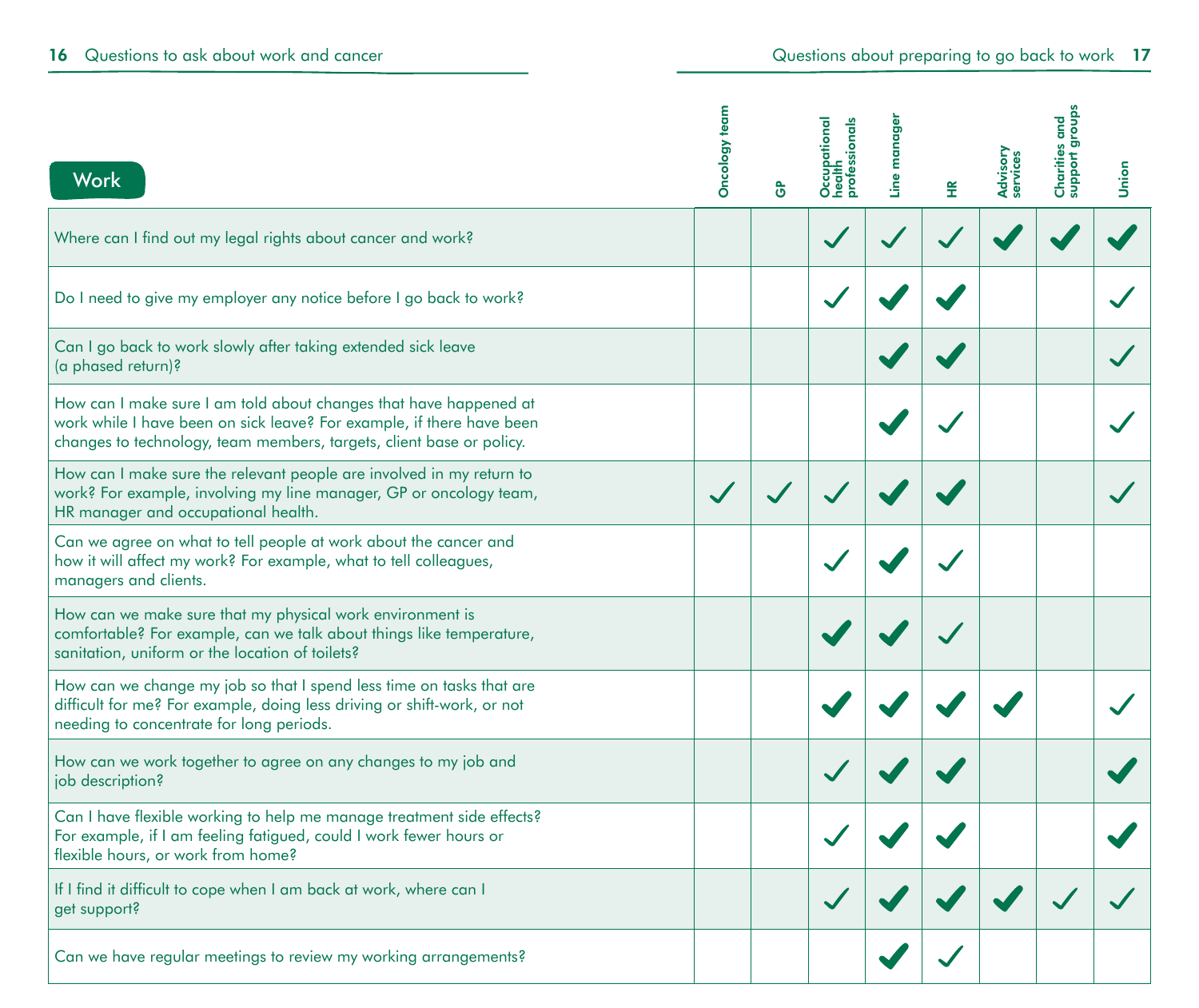## Questions about going back to work

#### These questions are about going back to work after treatment.

| after treatment.                                                                                                                                                                                     |   |  |  |  |  |
|------------------------------------------------------------------------------------------------------------------------------------------------------------------------------------------------------|---|--|--|--|--|
| <b>Health</b>                                                                                                                                                                                        | ი |  |  |  |  |
| How many follow-up medical appointments might I need to have?<br>How much flexibility is there about when and where I have my<br>appointments? For example, can I have them outside of working ours? |   |  |  |  |  |
| I am not very confident about going back to work. I am worried about<br>my cancer coming back. What support can I get?                                                                               |   |  |  |  |  |
| Money                                                                                                                                                                                                |   |  |  |  |  |
| Can I have paid time off to go to follow-up medical appointments?                                                                                                                                    |   |  |  |  |  |
| Which benefits can I keep getting when I go back to work?                                                                                                                                            |   |  |  |  |  |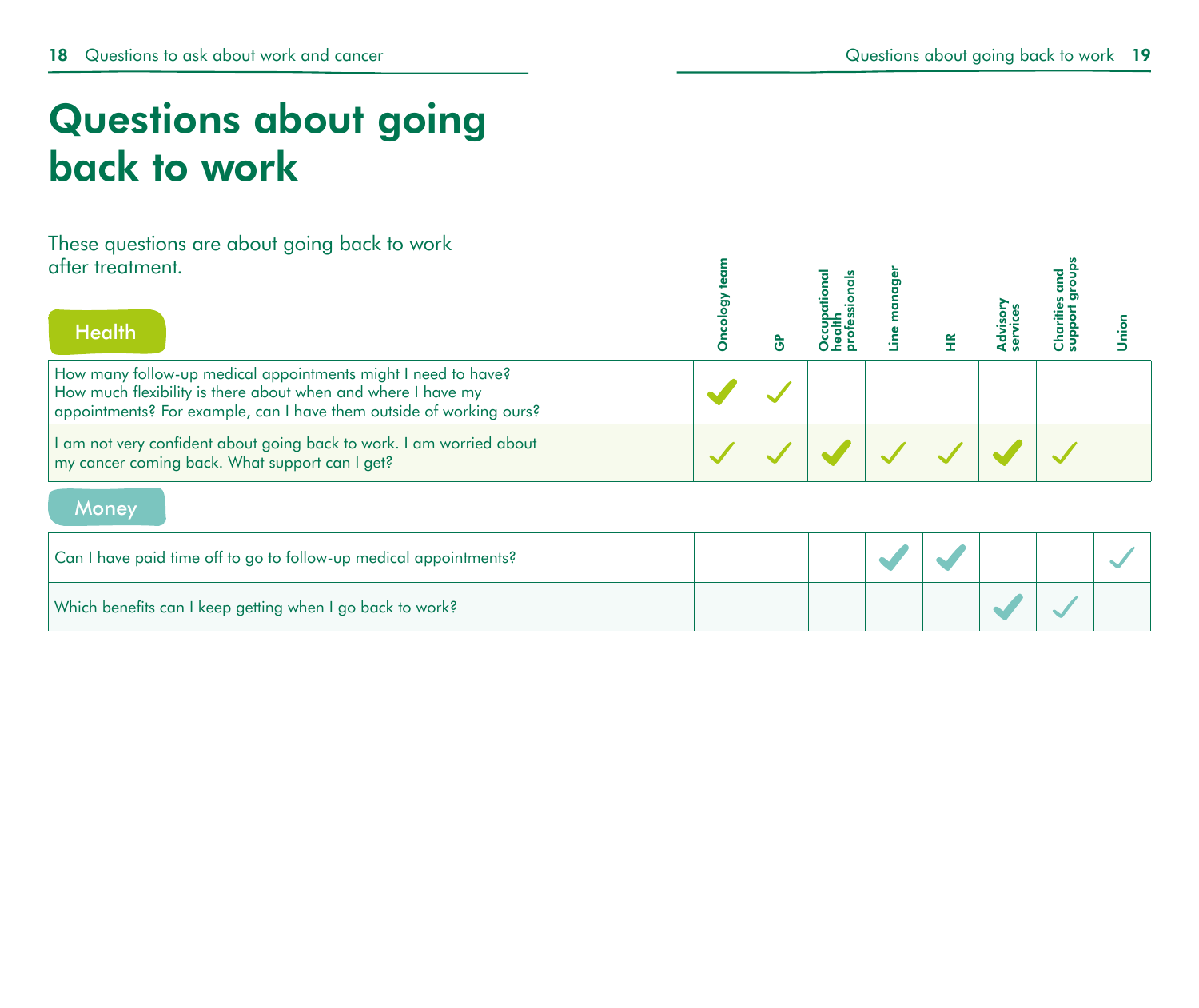| <b>Work</b>                                                                                                                                                                                               | Oncol<br>team |  |  |  |  |
|-----------------------------------------------------------------------------------------------------------------------------------------------------------------------------------------------------------|---------------|--|--|--|--|
| Can we talk about any temporary changes to my work?                                                                                                                                                       |               |  |  |  |  |
| How can we make sure I am not at risk of infection at work? For<br>example, is it possible for me to avoid close contact with colleagues,<br>or work from home when I am most likely to get an infection? |               |  |  |  |  |
| Can I have regular breaks to help me manage my side effects? For<br>example, to help me cope with fatigue, pain or changes to my diet.                                                                    |               |  |  |  |  |
| What affect might the cancer have on my career progression?                                                                                                                                               |               |  |  |  |  |
| Can we have regular meetings to review my working arrangements?                                                                                                                                           |               |  |  |  |  |
| What might changes to my work mean for my pension when I retire?                                                                                                                                          |               |  |  |  |  |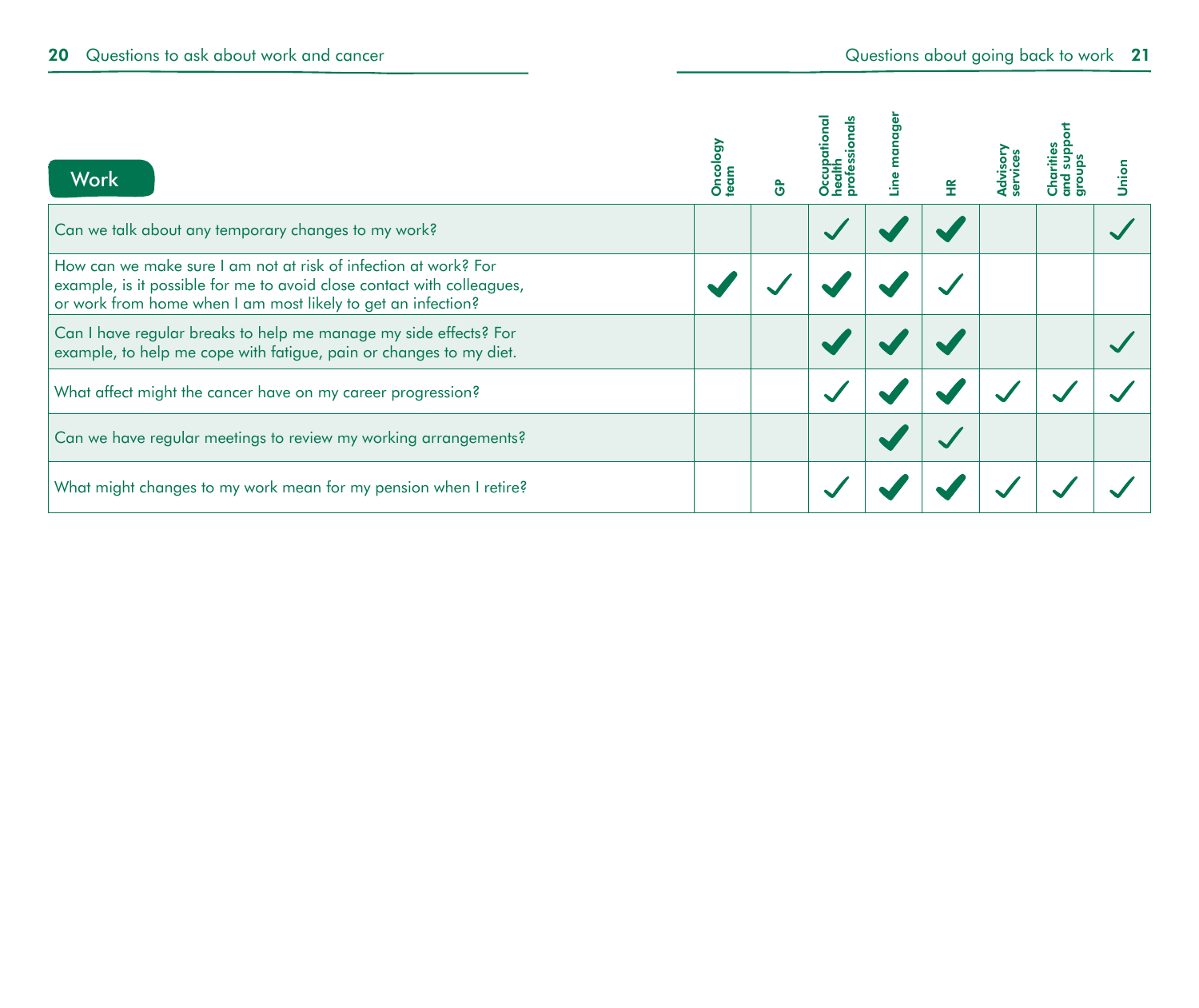## Questions if you do not go back to work

These are questions you may have if you have decided to stop working because of the cancer.

| THESE GIF QUESTIONS YOU THUY HUVE IT YOU HUVE GELIGED<br>to stop working because of the cancer.<br><b>Health</b> |  |  |  |  |
|------------------------------------------------------------------------------------------------------------------|--|--|--|--|
| How can I make sure I stay physically healthy when I am not working?<br>How can I stay active?                   |  |  |  |  |
| am worried about feeling lonely if I am not working. Where can<br>get support?                                   |  |  |  |  |
| How can I look after my mental health when I am not working?                                                     |  |  |  |  |

#### **Money**

| I cannot go back to work. Are there any benefits that I might be<br>  able to get?                  |  |  |  |  |
|-----------------------------------------------------------------------------------------------------|--|--|--|--|
| I am retiring. Where can I get information about my finances<br>and pension?                        |  |  |  |  |
| Changes in my health may stop me going back to work. Could I take<br>  ill-health early retirement? |  |  |  |  |

#### **Work**

| I left my job because of the cancer. Where can I get advice about<br>changing careers?                                  |  |  |  |  |
|-------------------------------------------------------------------------------------------------------------------------|--|--|--|--|
| Where can I get legal advice on telling my new employer about<br>the cancer?                                            |  |  |  |  |
| What is my current or previous employer allowed to say about the<br>cancer when a future employer asks for a reference? |  |  |  |  |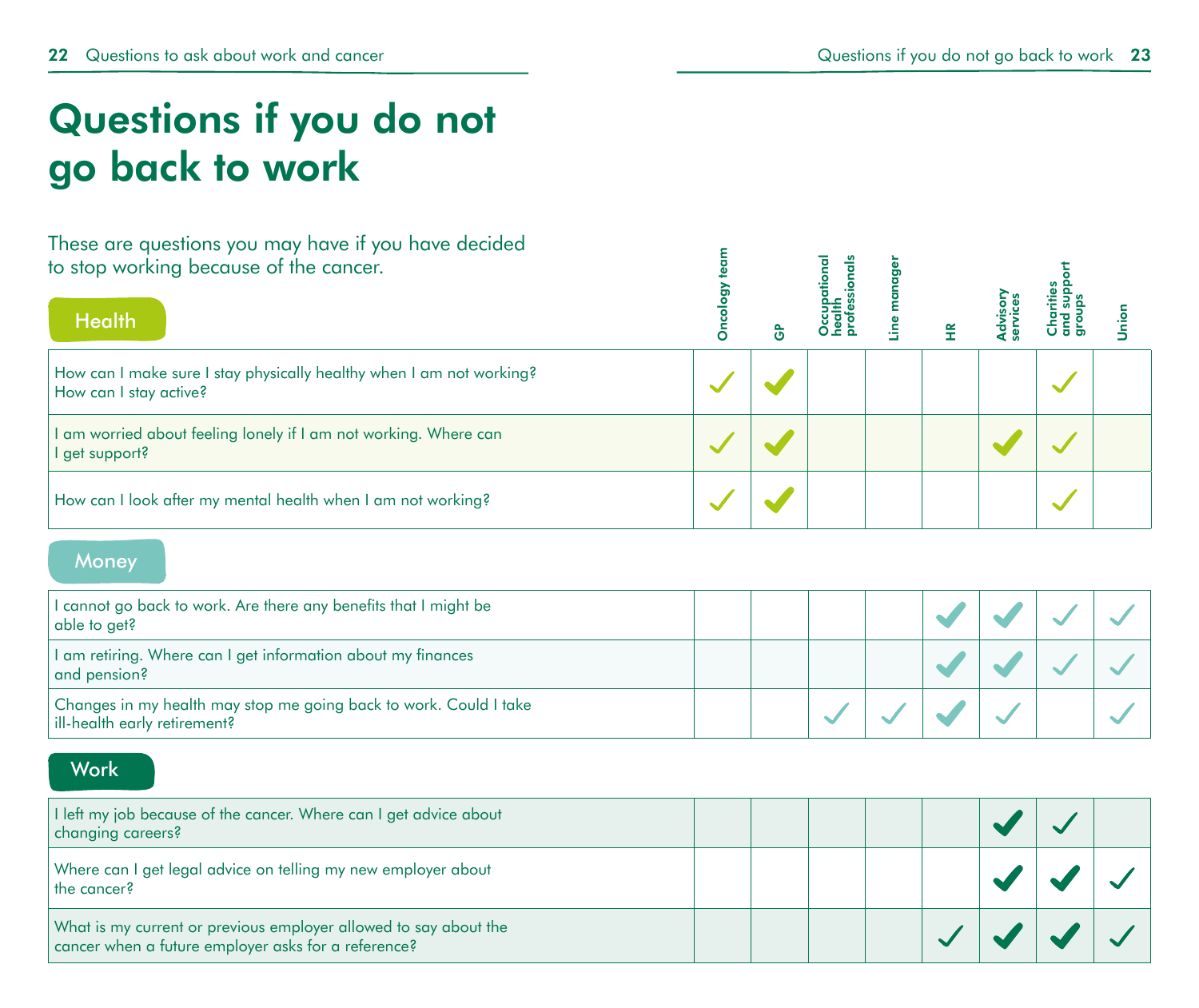## Further information and support

Find out about our expert, up-to-date information about cancer and other ways we can help you. All our information is free for everyone.

#### Order what you need

To order more booklets or leaflets visit be.macmillan. org.uk or call us on 0808 808 00 00. All our information is also available online at macmillan.org. uk/information-and-

#### support

We provide information in different languages and formats, including:

- audiobooks
- Braille
- British Sign Language
- easy read booklets
- eBooks
- large print
- translations

Find out more at macmillan.org. uk/otherformats If you would like us to

produce information in a different format for you, email us at cancerinformationteam @macmillan.org.uk or call 0808 808 00 00.

#### Other ways we can help

#### Macmillan Support Line

Our free, confidential phone line is open 7 days a week, 8am to 8pm. We can help with medical questions, benefits, financial guidance and local services, or just be there to listen. Call us on 0808 808 00 00 or email us via our website, macmillan.org.uk/ talktous

#### Information centres

Our centres are based in hospitals, libraries and on mobile buses. You can talk to someone or get more information. Find your nearest centre at macmillan.org.uk/ information centres or call 0808 808 00 00.

Support groups

You can find support groups in your area by calling 0808 808 00 00 or visiting macmillan.org. uk/selfhelpandsupport You may also want to use our Online Community to make friends, blog, and read stories. Visit macmillan.org.uk/ community

#### Help with money worries

Our financial guidance team can help you with money worries and accessing benefits. Macmillan also offers one-off grants – for anything from heating bills to extra clothing. Call us on 0808 808 00 00 or visit macmillan.org.uk/ financialsupport

#### Help with work and cancer

Whether you are an employee, a carer, an employer or self-employed, we can help. Visit macmillan. org.uk/work or call 0808 808 00 00

to speak to a work support adviser (Monday to Friday, 8am to 6pm).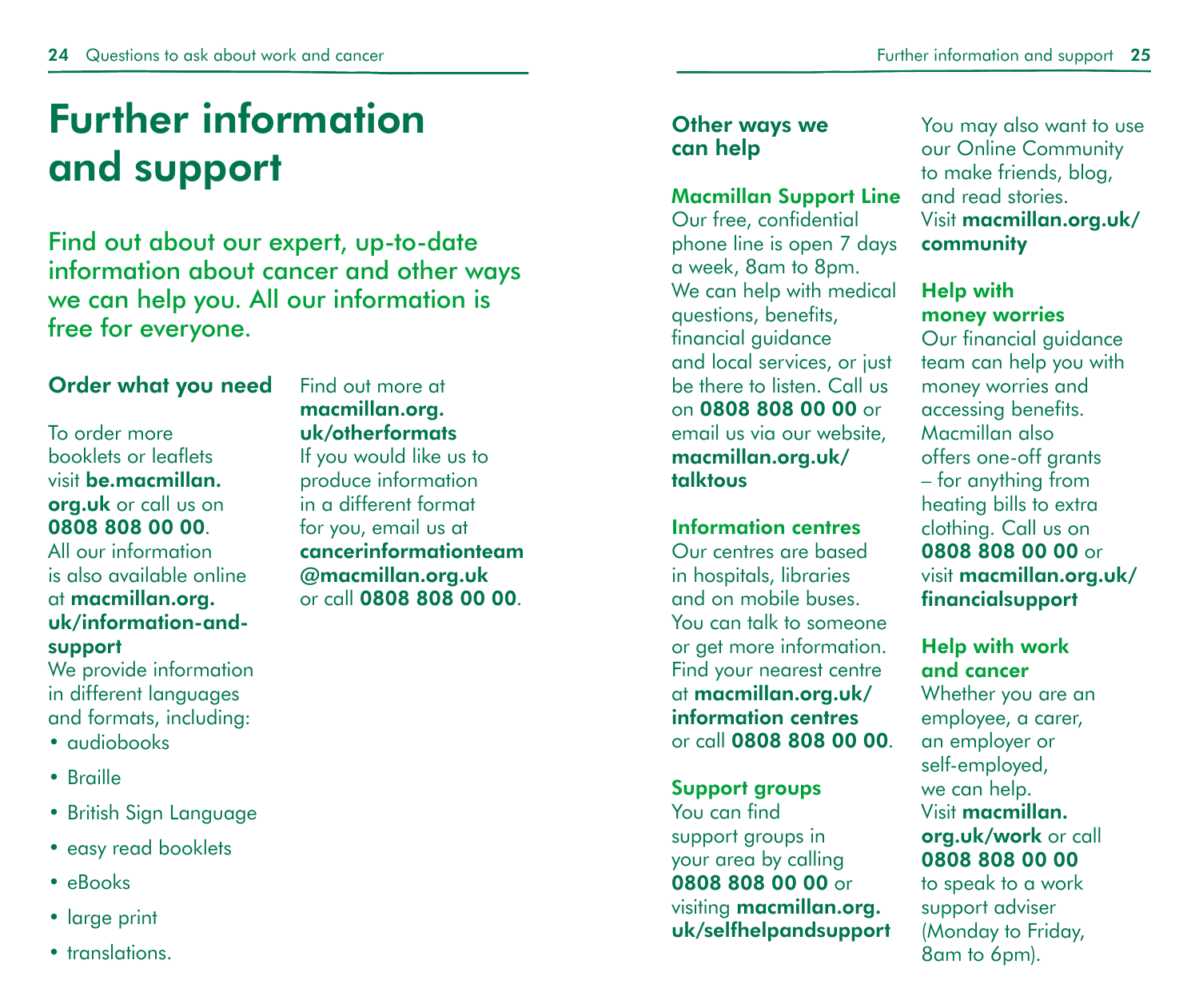## Other useful organisations

There are lots of other organisations that can give you information or support.

#### Work and employment

#### Access to Work Tel 0800 121 7479

Textphone 0800 121 7579 (Mon to Fri, 8am to 7.30pm) www.gov.uk/

## access-to-work

Provides advice and practical support to people with long-term health conditions and their employers. This helps pay for practical support so you can do your job.

#### Access to Work (NI) www.nidirect.gov.uk/ articles/access-workpractical-help-work

Gives support and advice to employees with disabilities and their employers.

To apply for assistance through this programme, speak to an adviser at your local Jobs and Benefits office.

### Advisory, Conciliation and Arbitration Service (ACAS)

Helpline 0300 123 1100 (Mon to Fri, 8am to 6pm) www.acas.org.uk Gives advice to employees and employers to help improve working life and relations. Offers information, advice and training.

#### Equality Advisory Support Service (EASS) Tel 0808 800 0082 Textphone 0808 800 0084 (Mon to Fri, 9am to 7pm, and Sat 10am

to 2pm)

#### www.qualityadvisory service.com

Promotes equality and provides information to people about their rights in England, Scotland and Wales.

#### Equality Commission for Northern Ireland (ECNI) Tel 028 9050 0600 Email information@

equalityni.org www.equalityni.org

Aims to advance equality, promote equality of opportunity, encourage good relations and challenge discrimination through promotion, advice and enforcement.

#### Labour Relations **Agency**

Tel 0330 055 5300 (Mon to Fri, 9am to 5pm) Email info@lra.org.uk www.lra.org.uk Promotes the improvement of employment relations in Northern Ireland. Provides advice and

support to employees and employers, and helps resolve disputes.

#### **WorkSmart** www.worksmart.org.uk

Part of the Trades Union Congress (TUC), this website provides information on employment rights, health at work and financial matters.

### Financial support

#### Citizens Advice

Provides advice on a variety of issues including financial, legal, housing and employment issues. Use their online webchat or find details for your local office in the phone book or by contacting:

### England

Helpline 0344 411 1444 www.citizensadvice. org.uk

#### **Wales**

Helpline 0344 477 2020 www.citizensadvice. org.uk/wales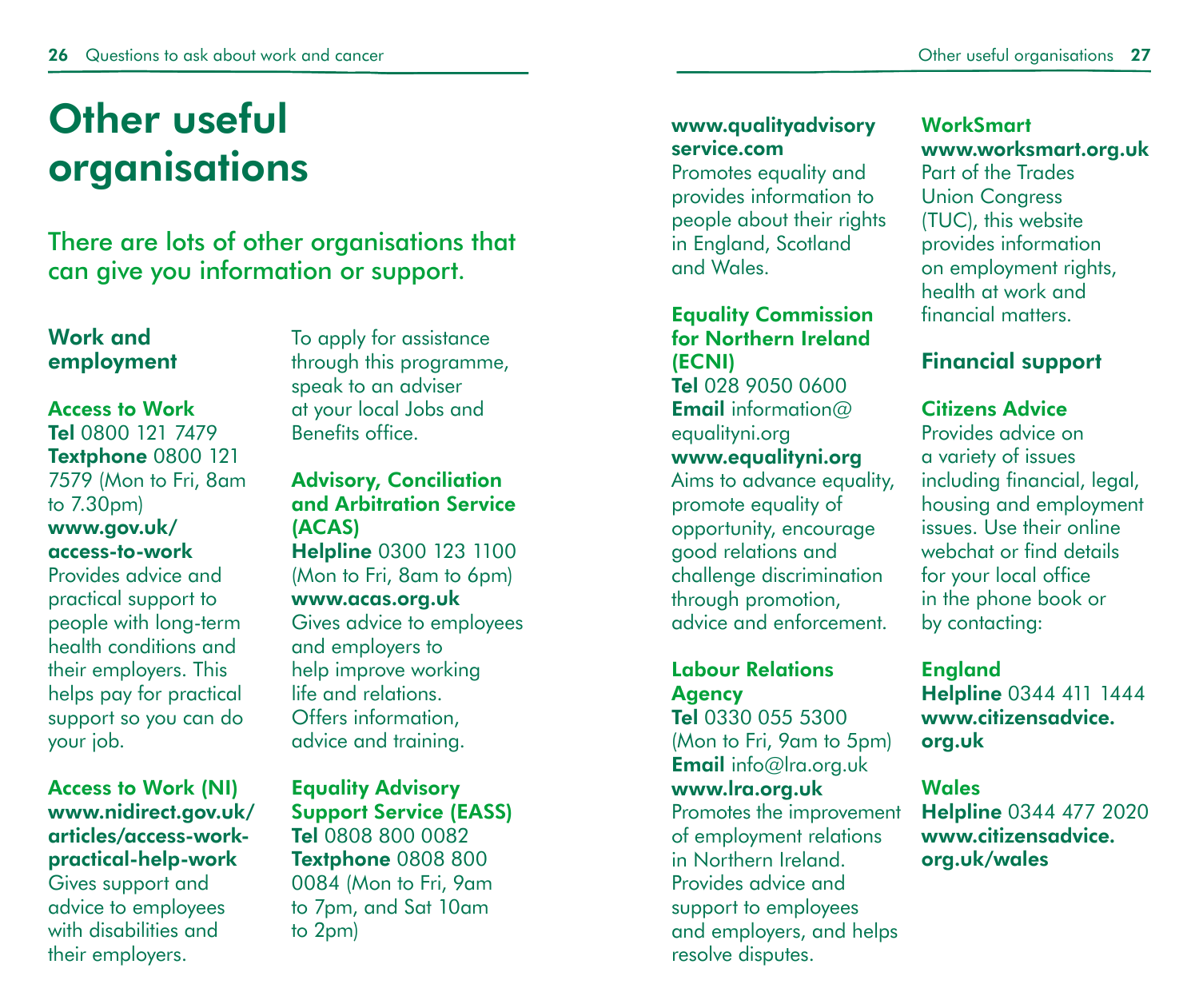**Scotland Helpline 0808 800** 9060 www.cas.org.uk

#### GOV.UK www.gov.uk

Has information about social security benefits and public services in England, Scotland and Wales.

Macmillan Benefits Advice Service (Northern Ireland) Tel 0300 123 3233

#### **NiDirect** www.nidirect.gov.uk Has information about benefits and public services in Northern Ireland.

#### General cancer support organisations

Cancer Black Care Tel 020 8961 4151 www.cancerblackcare. org.uk

Offers UK-wide information and support for people from Black and ethnic minority communities who have cancer. Also supports their friends, carers and families.

Cancer Focus Northern Ireland Helpline 0800 783 3339 (Mon to Fri, 9am to 1pm) **Email** nurseline@ cancerfocusni.org www.cancerfocusni.org Offers a variety of services to people affected by cancer in Northern Ireland.

Cancer Research UK Helpline 0808 800 4040 (Mon to Fri, 9am to 5pm)

www. cancerresearchuk.org A UK-wide organisation

that has patient information on all types of cancer. Also has a clinical trials database.

#### Cancer Support **Scotland**

Tel 0800 652 4531 (Mon to Fri, 9am to 5pm) **Email** info $@$ cancersupportscotland. org

#### www.cancersupport scotland.org

Runs cancer support groups throughout Scotland. Also offers free complementary therapies and counselling to anyone affected by cancer.

#### Maggie's Centres

Tel 0300 123 1801 **Email** enquiries  $\omega$ maggiescentres.org www.maggiescentres. org

Has a network of centres in many locations throughout the UK. Provides free information about cancer and financial benefits. Also offers emotional and social support to people with cancer, their family, and friends.

Penny Brohn UK Helpline 0303 3000 118 (Mon to Fri, 9.30am to 5pm) **Email** helpline@ pennybrohn.org.uk www.pennybrohn. org.uk Offers physical, emotional and spiritual support across the UK, using

complementary therapies and self-help techniques.

#### **Tenovus**

Helpline 0808 808 1010 (Daily, 8am to 8pm) Email info@ tenovuscancercare.org.uk www.tenovuscancer care.org.uk

Aims to help everyone in the UK get equal access to cancer treatment and support. Funds research and provides support such as mobile cancer support units, a free helpline, benefits advice and an online 'Ask the nurse' service.